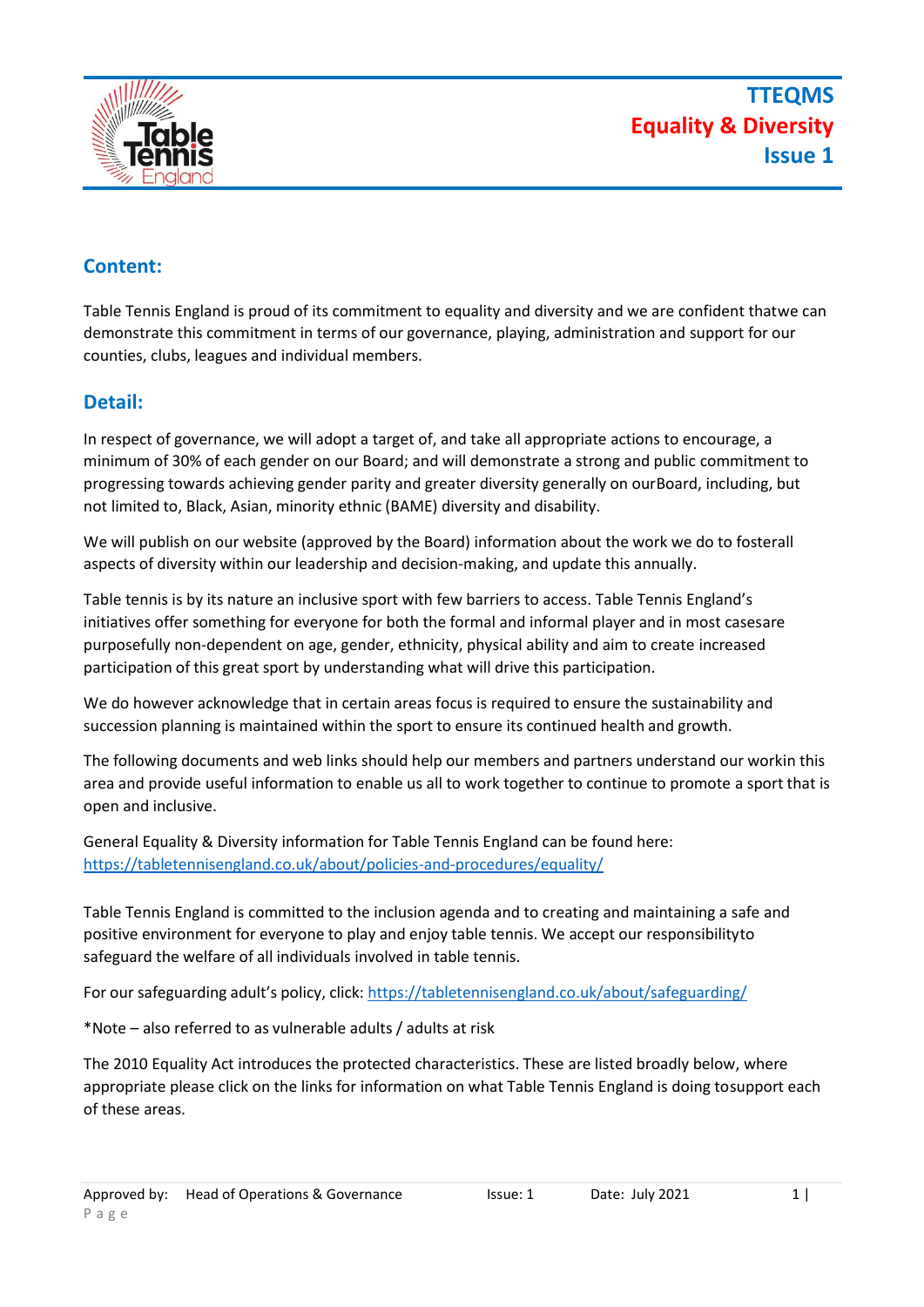

#### **Age:**

We are proud of our commitment to providing events for people of all ages and run a number of programmes for all ages:

A thriving Veterans programme includes Veterans British League. We also work closely with Veterans English Table Tennis Society [\(http://www.vetts.org.uk/VETTS/index.html\)](http://www.vetts.org.uk/VETTS/index.html) who run a widerange of competitions and events throughout the year.

The Table Tennis Young Officials Award: <https://tabletennisengland.co.uk/organise/officials/junior-umpire-award/>

Young Ambassadors Programme: https://tabletennisengland.co.uk/about/youngambassadors/https://tabletennisengland.co.uk/about/young-ambassadors/

Schools: <https://tabletennisengland.co.uk/organise/schools/>

#### **Gender:**

Women make up 51% of the general population of England but unfortunately this statistic is not currently reflected in the volunteering, playing or coaching membership of Table Tennis England. However, we are a sport that is inclusive, with mixed teams and leagues, and we have a number of female-only programmes and leagues.

Evidence clearly shows that there is a preference for females to participate in two-person leagueswhich have fewer time constraints i.e. start and finish earlier than three-person leagues, and are more likely to attend prevalent larger clubs with appropriate programming.

Through our BE TT programme [\(https://tabletennisengland.co.uk/news/featured-news/providing-a-better](https://tabletennisengland.co.uk/news/featured-news/providing-a-better-experience-to-clubs-and-leagues/)[experience-to-clubs-and-leagues/\)](https://tabletennisengland.co.uk/news/featured-news/providing-a-better-experience-to-clubs-and-leagues/) we will be working with clubs to target, grow and developfemale players and volunteers.

We have also introduced female coach scholarships to increase the number of female coaches in thesport: [https://tabletennisengland.co.uk/news/featured-news/female-coaches-boosted-by-](https://tabletennisengland.co.uk/news/featured-news/female-coaches-boosted-by-scholarship-awards/) [scholarship-awards/](https://tabletennisengland.co.uk/news/featured-news/female-coaches-boosted-by-scholarship-awards/)

# **Disability:**

This is an area where we have always been strong from grass roots to Paralympic success. We alsohave a disability strategy. The latest Active People survey confirms that disabled participation in Table Tennis is still growing.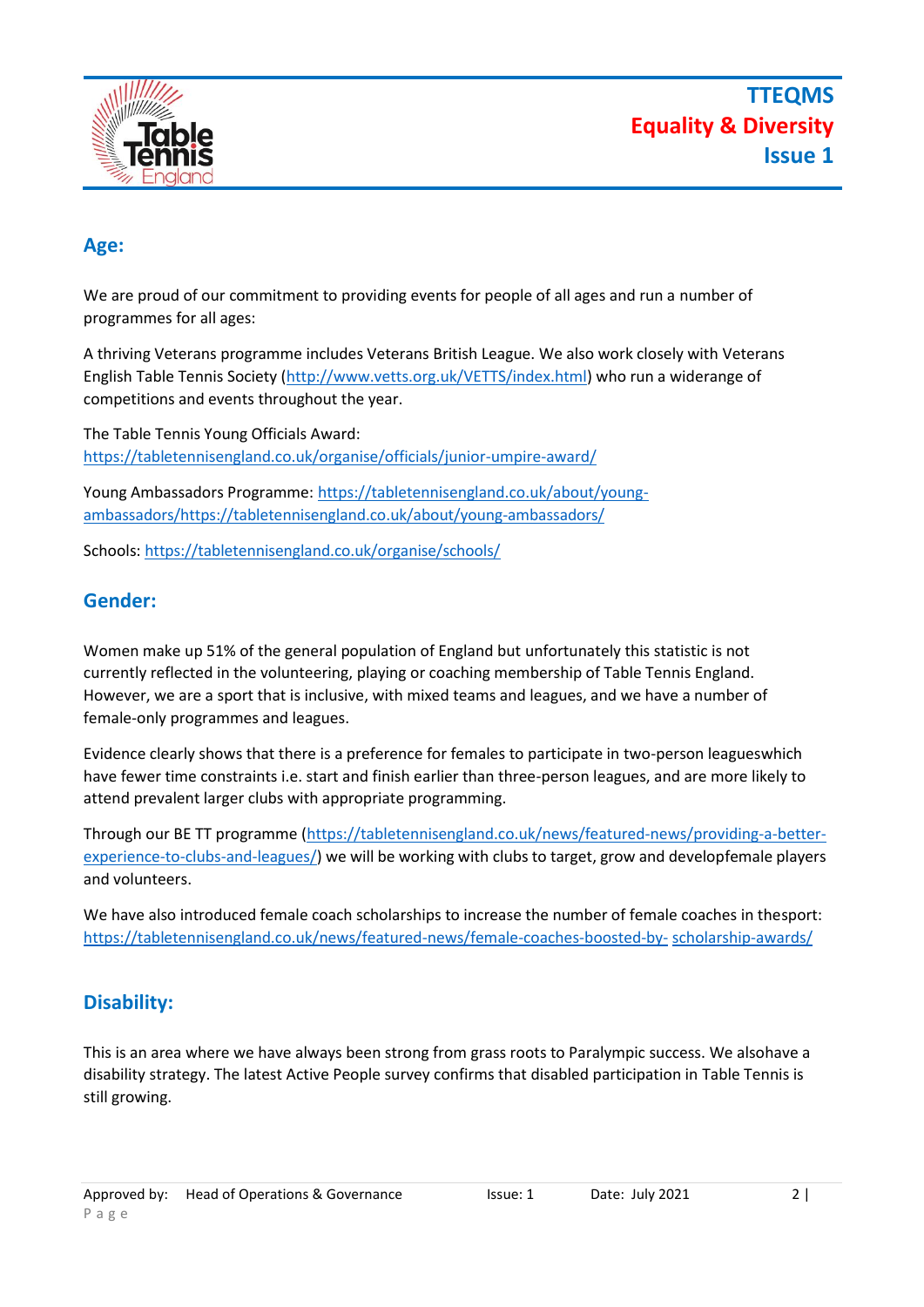

<https://tabletennisengland.co.uk/about/policies-and-procedures/disability-policy/> <https://tabletennisengland.co.uk/organise/clubs/premierclub-ability/> <https://tabletennisengland.co.uk/organise/funding/disability-table-grant-scheme/>

# **Transgender:**

Table Tennis England is actively supporting the transgender population and has interwoven and adopted this population in our Competitive Table Tennis regulations.

#### **Sexual Orientation:**

We know that more lesbian women and gay men play sport than the general population as a wholeand we have no reason to believe that table tennis is any different in respect of these general sportstatistics. We also know that gay people experience more discrimination in sport than any other group and we are keen to ensure that table tennis is not a sport that tolerates discrimination or prejudice of any kind.

# **Black & Minority Ethnic Participation (BME) & religion:**

Table tennis is a sport with a long tradition of participation in Asian countries therefore it is no surprise that we have a higher-than-average participation rate amongst people from BME communities in England.

We know we cannot be complacent about this though and we are working to further understand the information we hold on our coaches to see if there are areas, we can improve on in order to increase the number of coaches from a BME background coming through the coaching system.

# **Other Protected Characteristics:**

Marital / civil partnership status and pregnancy and maternity – we ensure that we are legally compliant in all our HR Policies and we are currently working through a system of impact assessment. We are screening all our documents and policies / procedures to see how they affectpeople who may fall into any of the groups of protected characteristics.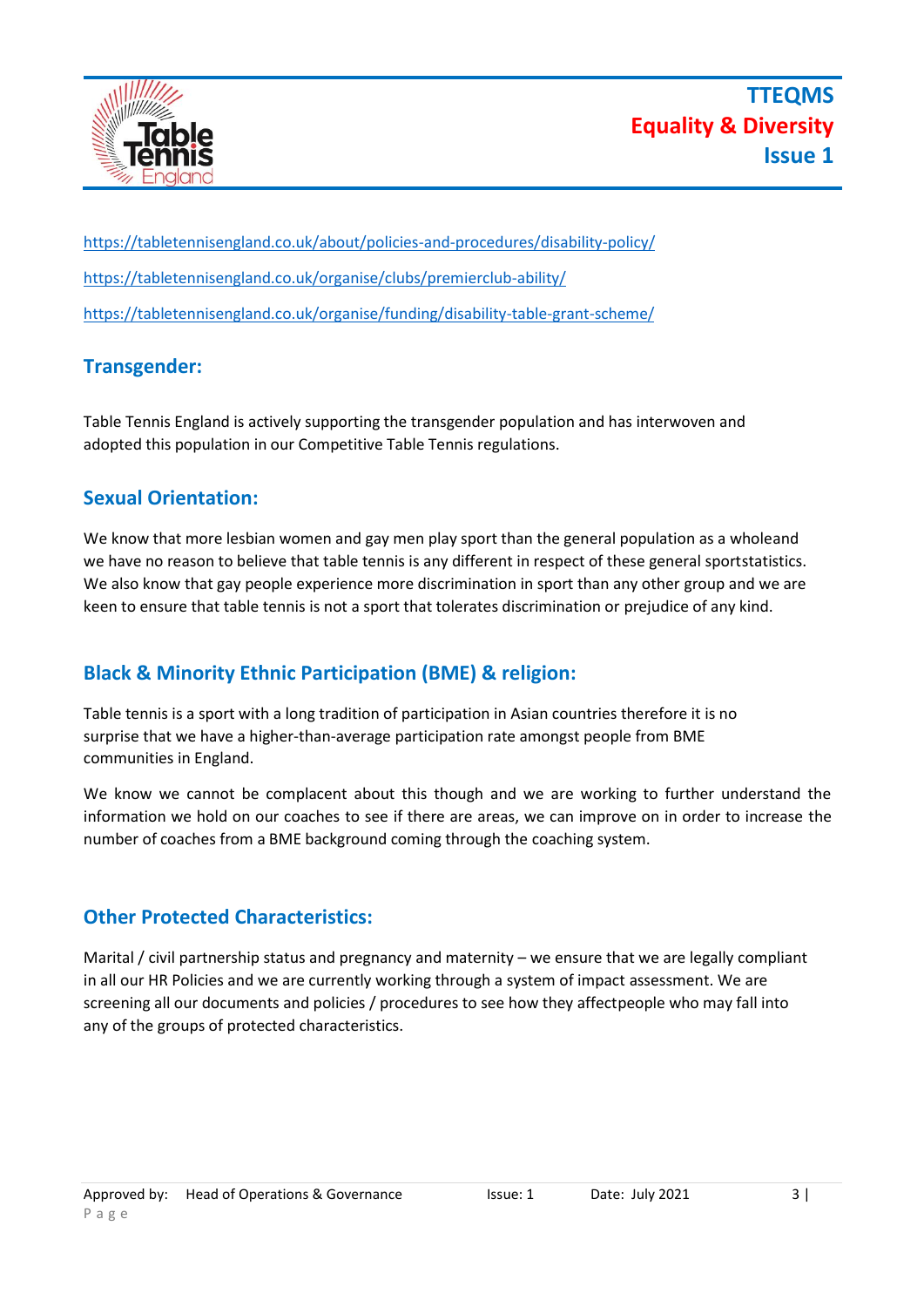

#### **Working in Partnership to engage the whole of Society**

#### **Mental Health – Alzheimer's**

Playing Table tennis does not just help with physical health. We work closely with Bounce Alzheimer's Therapy Foundation ([http://www.batfoundation.com/bat-research/\)](http://www.batfoundation.com/bat-research/) to support theirwork.

The numbers of those affected by Alzheimer's is rising (over 1 million in the UK by 2025), the cost of treating the disease is mounting (over £26 billion annually in the UK currently), and it is known that delaying the condition by five years could save 30,000 lives a year. Whilst the exact causes and triggers of Alzheimer's remain unclear, interventions focusing on encouraging more regular physicalactivity are likely to be particularly effective at combating the disease's symptoms. Scientific evidence has shown that table tennis can have:

**Positive effects of table tennis on mental ability** - Comparing results against a control group, the paper found that scores were higher amongst the table tennis players in every age group. Their findings suggested that table tennis can be an effective preventative or delayer of senile dementia. [\(http://www.batfoundation.com/wp-content/uploads/2017/01/Kawano-Paper\\_1996\\_Effects-of-](http://www.batfoundation.com/wp-content/uploads/2017/01/Kawano-Paper_1996_Effects-of-Table-Tennis-on-Mental-Ability.pdf) [Table-](http://www.batfoundation.com/wp-content/uploads/2017/01/Kawano-Paper_1996_Effects-of-Table-Tennis-on-Mental-Ability.pdf)[Tennis-on-Mental-Ability.pdf\)](http://www.batfoundation.com/wp-content/uploads/2017/01/Kawano-Paper_1996_Effects-of-Table-Tennis-on-Mental-Ability.pdf)

**Positive effects of table tennis on brain blood flow** - Comparing results amongst players with varying level of table tennis skill, the paper found there was no brain blood flow increase after exercising with an ergometer, whereas blood pressure increased by 20% - 30% on average afterplaying table tennis. [\(http://www.batfoundation.com/wp-content/uploads/2017/01/Teruaki-](http://www.batfoundation.com/wp-content/uploads/2017/01/Teruaki-Paper_1996_Effects-of-Table-Tennis-on-Brain-Blood-Flow.pdf) [Paper\\_1996\\_Effects-of-](http://www.batfoundation.com/wp-content/uploads/2017/01/Teruaki-Paper_1996_Effects-of-Table-Tennis-on-Brain-Blood-Flow.pdf)[Table-Tennis-on-Brain-Blood-Flow.pdf\)](http://www.batfoundation.com/wp-content/uploads/2017/01/Teruaki-Paper_1996_Effects-of-Table-Tennis-on-Brain-Blood-Flow.pdf)

**Positive effects of table tennis on higher brain function - All findings suggest that not only does table** tennis play increase brain blood flow and offer an effective delay against the symptoms of dementia, but that it improves motor and sensory functions, lowers depression, and is a good rehabilitation treatment [\(http://www.batfoundation.com/wp-content/uploads/2017/01/Teruaki-Paper\\_1998\\_Effects](http://www.batfoundation.com/wp-content/uploads/2017/01/Teruaki-Paper_1998_Effects-of-Table-Tennis-on-Higher-Brain-Function.pdf)[of-Table-Tennis-on-Higher-Brain-Function.pdf\)](http://www.batfoundation.com/wp-content/uploads/2017/01/Teruaki-Paper_1998_Effects-of-Table-Tennis-on-Higher-Brain-Function.pdf)

#### **Mental Health – other benefits**

Lack of physical activity is linked to depression, while people with severe mental health problems aremore likely to be inactive. With ever increasing pressures at work, a game of table tennis is able to help reduce potential mental health and stress issues.

Regular physical activity can reduce the risk of depression, reduce stress and anxiety and improveselfesteem. The Mental Health Foundation has reported that research has found low-intensity aerobic exercise such as table tennis is best at increasing positive moods.